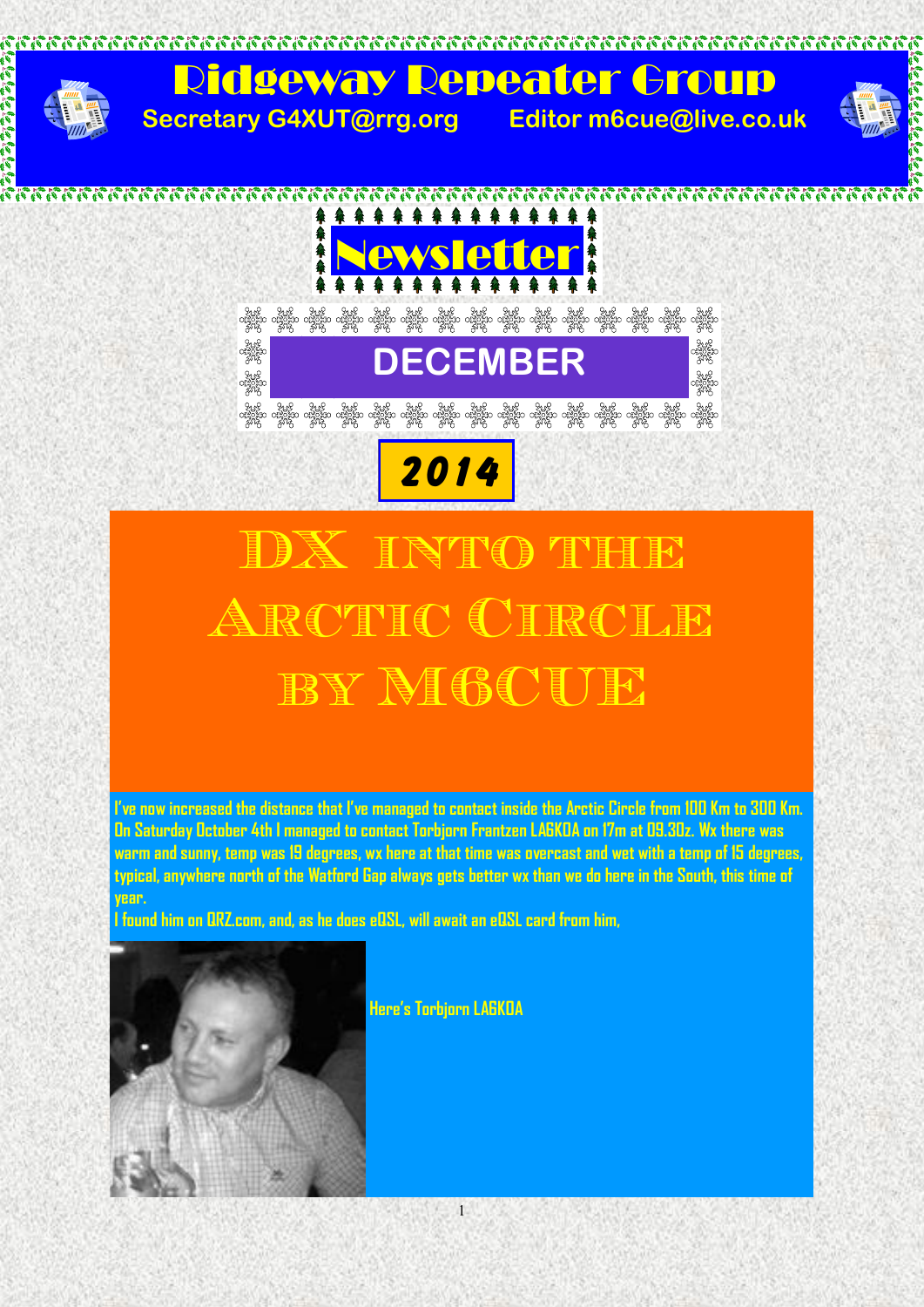#### Heliography By Richard G4MUF

**A posh word, for I really mean just flashing a mirror across to some far off place. The idea had been ruminating (in whatever part of my brain digests things several times!) for years, but Mike, M3MTG in Swindon and I took up the idea, and we tried flashing but Swindon and Wootton Bassett but had trees in the way. Then on Hackpen Hill it had to be cloudy of course. While walking on North Hill, in the Malverns, I had a QSO on simplex and the station I was working suggested if he had a mirror I could see where he was 4 Km away in Malvern town. He could see my figure on the skyline. Alas, cloudy again. But that was it... I had to take it further. A few chats with Giles, G0NXA found him interested to experiment, he being a man who owns an Aldis lamp. His first idea was this:- if he sent me the grid ref of the QTH from which he would look for my flash, I should put it into my GPS as a waymark, then set the GPS to 'go-to' mode, whereupon it will give me the compass bearing to aim the beam at. As I had my Silva N54 sighting compass (all walkers should have a compass) I could see the sense in this. In the end I did not try this.**

**So here we were, walking the Malvern Hills, and a QSO with G0NXA under way. I know the geography of the Severn vale pretty well so knew roughly where to aim the mirror towards Giles. At our picnic lunch stop I began flashing. This is where 2-way radio came in. I would need the receiving station to say 'yes' the moment a flash was spotted, and then I could home-in or fine-tune my beam direction. I was slowly sweeping the beam along the vale towards Bredon Hill and Dumbleton Hill when he said "saw it !" From then on I could narrow down more and more till he reported numerous repeated flashes, with me keeping the beam pretty much playing at the point in the far distance (well, 20 Km away). Aiming the beam of reflected sunlight (about half an arc-degree in width) is the hard bit because the beam itself is invisible in broad daylight, unlike the 'light-sabre' effect with a torch at night. Clearly a 'foresight' like on a rifle was needed and if I could see the blob of light on, say, a bush or fence post nearby, that would give me my bearing. Then of course, where is the point in the far distance to aim for? The trick was to move myself around on the hillside till only the edge of the bushes or fence post etc was in exactly the right place touching, but not obscuring, the required point on the distant landscape. All along, I held the mirror as close to my eye as possible to minimise parallax. Even better, put my eye at one corner of the mirror, and look for the corresponding corner of the illuminated rectangle on the bushes, trees or fence post. That way the sighting method is very accurate. Next walk on the Malvern Hills I repeated the experiment to the west, with Ian, G4WUH, and again got talkback on simplex confirming accurate flashes 15 Km away. Ian videoed the experiment from his end. Ian, who was a ship's Radio Officer in the Merchant Navy, was helpful enough to agree to try flashing a mirror from his end across to me. This time I was on Bredon Hill and he was near Kempley near Newent in Glos, about 20 Km. He took a photo of how he set his mirror up: it was a big dressing-table mirror, placed on the roof of his car! This was probably rather cumbersome, but I saw numerous flashes during a 5-minute spell, which I videoed.**

**Another clear sunny day we were walking on Leckhampton Hill near Cheltenham when I heard Phil, GW0IRT having QSOs on 2 metres simplex. I called him when free, and repeated my mirror game. He was on Blorenge, near Abergavenny, 68 Km away. It was just peeping over the nearer ridge of Forest of Dean, to the left of Mayhill, Pen y Fan and Sugarloaf. For a while Phil reported nothing, and I began to assume he was just over the hill's skyline or I was looking at the wrong hill. Then bingo, he saw my flashes after a few minutes. I had been aiming at the summit, and the Foxhunter car park where he was, was some way to the south, or leftwards as seen by me. He had been expecting to use binoculars but was amazed how bright and easy to see it was. My mirror is about A3 size, and he was seeing in effect a chunk of sun at 6000 degrees C. I did a much shorter heliograph to Stewart G1LGS from Cleeve Hill to Leckhampton, 7 Km.**

**Ex RAF aircrew radio hams mention that a small mirror and pointer is included in their survival pack as per YouTube video below. If downed they can flash at a search-and-rescue aircraft looking for them. The mirror is only 10 cm wide and has a hole in it, through which the pointer is viewed and illuminated by the mirror and lined-up on the aircraft. I had a QSO on a cloudy mirrorless day with Don, M0HCU who was calling CQ SOTA from Titterstone Clee Hill, which I could see 69 Km from Leckhampton, so there is a future experiment, and so is Wrekin Hill, 95 Km from Leckhampton Hill. (Richard's item is continued on the next page)**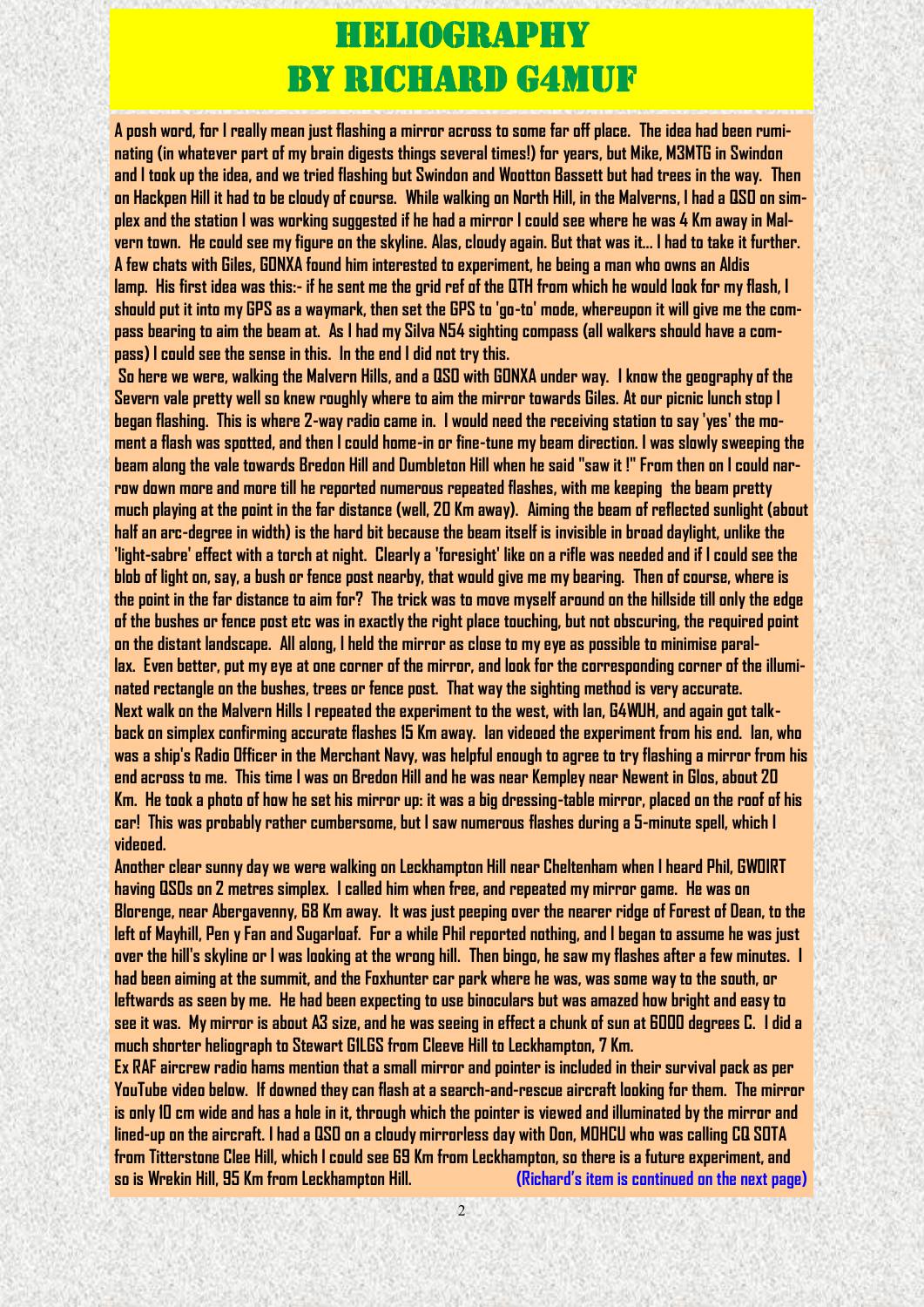### Heliography, By Richard G4MUF **CONT'D**

**The Wrekin has the issue of being eclipsed by Abberley Hill from anywhere south of Leckhampton Hill. That may be the longest sightline I can expect in the local area, just ahead of Leck. to Pen y Fan, 94 Km. The Malverns eclipse the sightlines to the Clee Hills and to the Longmynd from some Cotswold locations. For Leckhampton I calculated distances and bearings as per attached photo which is an extract from a panorama. This exercising of my geospatial awareness reminded me of a history book of the Ordnance Survey which had a map showing survey lines running from Isle of Wight and Purbeck to the Cherbourg peninsula (114 Km). This got me thinking of mirrors across the sea, but closer study says those lines were done by radio tellurometer, not visual. In fact its below the sea horizon except on unusual propagation called 'Looming' which is the optical equivalent of a radio duct. However, Beachy Head to near Boulogne-Sur-Mer might be possible. Returning to Giles, G0NXA, he fired up his Aldis lamp at dusk from the Malverns, and he had two stations near Tewkesbury watching for his signals, and I joined in from Leckhampton using a small green laser pointer. Giles saw it very clearly from 31 Km away.**

**Using a mirror for Morse has problems to be addressed. I found it impossible to hold the beam steady to make a 'dash', though dots were easier by swinging the beam back and forth across the target. I found You-Tube videos of a tripod-mounted mirror whereby the mirror is sprung loaded so that the beam is only trained on-target when the key is depressed. As the sun moves the setup would need resetting at intervals, otherwise the Morse would get garbled or maybe no flashes seen at all after a while. An alternative idea would be to get the beam reported as steady and mirror firmly mounted somehow, then interrupt the beam with a card to send dots and dashes. So, all good Scouts stuff, or maybe J Arthur Ransom.**

#### **Richard G4MUF Oct 2014**



**YouTube videos:-**

**SAR heliograph demo**

<http://www.youtube.com/watch?v=Uf-eykGL4VM>

**Heliograph Morse at Bletchley Park using "official" spring-mount mirror transmitters** <http://www.youtube.com/watch?v=f8nVkVaHZ4Q>

**G4WUH's video of the British Camp-Kempley heliograph experiment.**

<http://www.youtube.com/watch?v=9r9PnHmSx1M>

**G4WUH video of the Jubilee Hill-Deerhurst heliograph experiment.**

[http://www.youtube.com/watch?v=J4PC6\\_SGoLA](http://www.youtube.com/watch?v=J4PC6_SGoLA)

**Bredon Hill pan of Malverns and thunderstorm**

<http://www.youtube.com/watch?v=rc30XSPydj4>

**G4WUH nr Kempley helio to G4MUF Bredon Hill summit. Flashes seen 1m24s, 2m18s, 4m53s into the video.** <http://www.youtube.com/watch?v=huzzjQsJhVc>